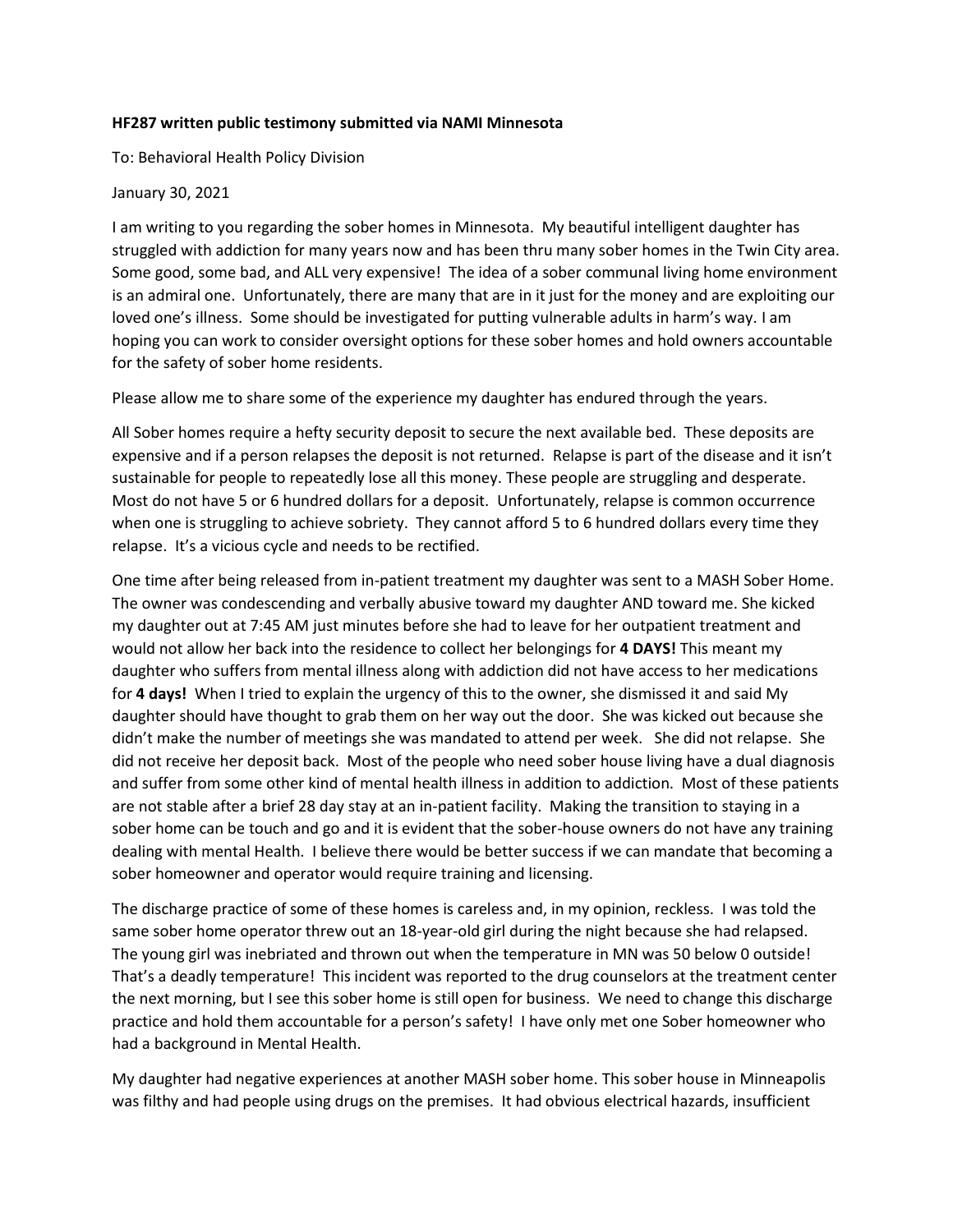refrigerator space and bathroom access. The house had ONE bathroom for 8 women! The one bathroom only had a small cheap shower surround stall that leaked outside of the stall, so the bathroom reeked of mold and mildew. The kitchen had a very old stove and fridge that were much smaller than average. They reminded me of appliances you see in a camper. The owner was charging eight women \$650 per month each to live there. We need to put a limit on how many people you can cram into one home in relation to what they will provide for them. We have pulled our daughter out of sober homes because of their conditions. We do not receive our deposit back. There is no agency that actively oversees or supports the patient.

My daughter has been in sober homes that had 4 to 6 women crammed in a basement with no other fire escape except the steps leading upstairs. Doesn't the fire Marshall inspect sober homes? The safety of these vulnerable adults needs to be a priority.

My daughter has stayed in some very good houses with good support too. I would say Helen's house in Minneapolis was the best. Another good one is Safe Haven in St Paul. These are two examples of sober homes that are engaged with the adults they are housing and supportive of their recovery process. They have managers that live on sight. I have found that it makes a significant difference with more positive results.

I'm sharing the negative experiences so you can see the urgency requiring your attention. Sober homes are a very important part to one's sobriety and it is important that they are properly managed to achieve success. I hope you can work to provide the necessary regulations and help protect the rights of the vulnerable adults who really need a safe and sober home.

Thank you for your consideration and please do not hesitate to contact me if you would like any more information.

Laurie Kokkeler

651-528-1672

[Laurie.kokkeler@state.mn.us](mailto:Laurie.kokkeler@state.mn.us)

```
***
```
January 31, 2021

My experience was in 2011 at a sober home located on Grand Avenue in St. Paul, Minnesota. When I made arrangements to live there, the owner and I discussed that I would not be working as I was attending an intensive DBT outpatient program and other counseling. About a month after I began living there, she demanded that I be out of the house during daytime hours. Prior to this, I had been coming home when I was not attending DBT, counseling, or AA. She told me I should go sit in a coffee shop. When I told her that was not what we agreed upon and I refused, she told me she was evicting me. At the time, I had a county case manager. Together the three of us agreed that I would have 30 days in which to find new